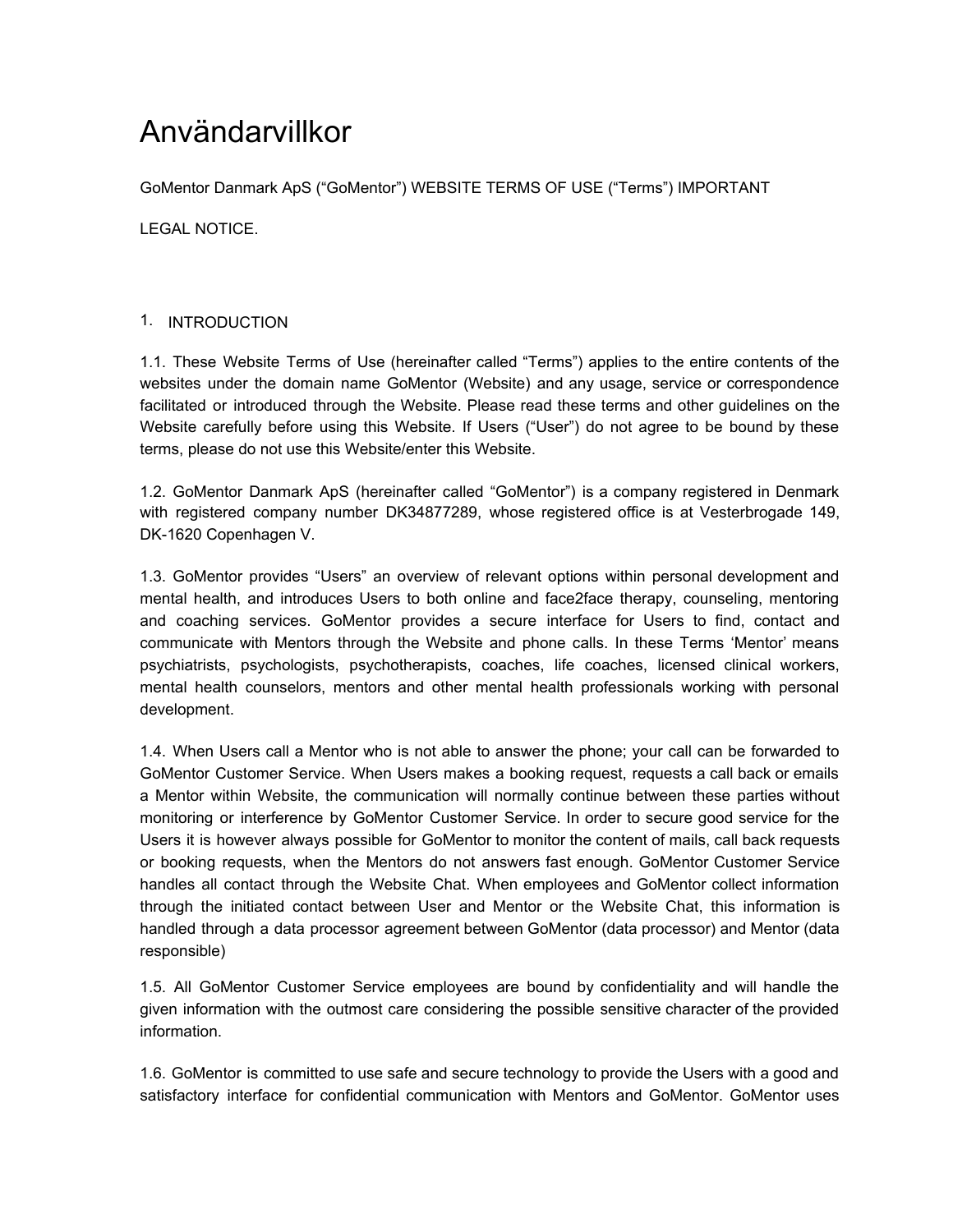SSL encryption for security.

1.7. For online video sessions GoMentor uses WebRTC combined with Tokbox, which is a secure and confidential platform unlike commercial platforms (Skype, FaceTime etc. where the Users shall accept that the video provider can use any information in a commercial context). The video platform is free of cookies and is even not implemented with Google Analytics in the web interface.

1.8. Please note that GoMentor besides being a technology provider also is a provider of therapy, counselling, life coaching, coaching, mentoring or other professional services.

1.9. Access to some areas of the Website, taking advice or submitting information may be restricted to Users (a) if Users are a minor without verified consent from your parents or guardians; or (b) your location is in a country or state where the laws prohibit usage or participation; or (c) the location of the User is in a country or state where the laws prohibit trading with companies domiciled in the Kingdom of Denmark or its people. By accessing such areas of the Website Users warrant to GoMentor that Users (a) are an adult (a person who has attained the age of majority and is therefore regarded as independent, self-sufficient, and responsible and able to engage in a contract and to be legally bound by it); and (b) have the legal right to initiate the usage of the material in restricted area; and (c) will not, in any way, enable, permit, facilitate or introduce any minors or other person(s) to use the area who is restricted from doing so.

1.10. By accessing any part of this Website, Users indicate that Users accept these Terms. If Users do not accept these Terms of Use, Users must leave this Website immediately.

1.11. Users are responsible for making all arrangements necessary for Users to have access to the Website. Users are also responsible for ensuring that all persons who access the Website through an Internet connection or use your account are aware of these Terms and that they comply with them.

1.12. GoMentor may revise these Terms at any time by updating this posting. Users should check this Website regularly to review the current Terms, because the at all-time current Terms are binding on Users.

## 2. CONTENT AND ARTICLES

2.1. The Content on the Website is provided for general information purposes only and is intended to be complimentary but not in any way to be a substitute for professional advice or treatment. Nor should the content be relied upon for the diagnosis or treatment of a mental or medical condition. If Users seek such advice or treatment Users should consult a licensed practitioner or a doctor. Individuals with urgent medical problems should immediately seek medical advice and/or treatment from a general practitioner or doctor.

2.2. If Users are considering or contemplating suicide or feel that Users may be a danger to themself or

others, please immediately call national emergency telephone number, notify the police or contact the emergency medical services.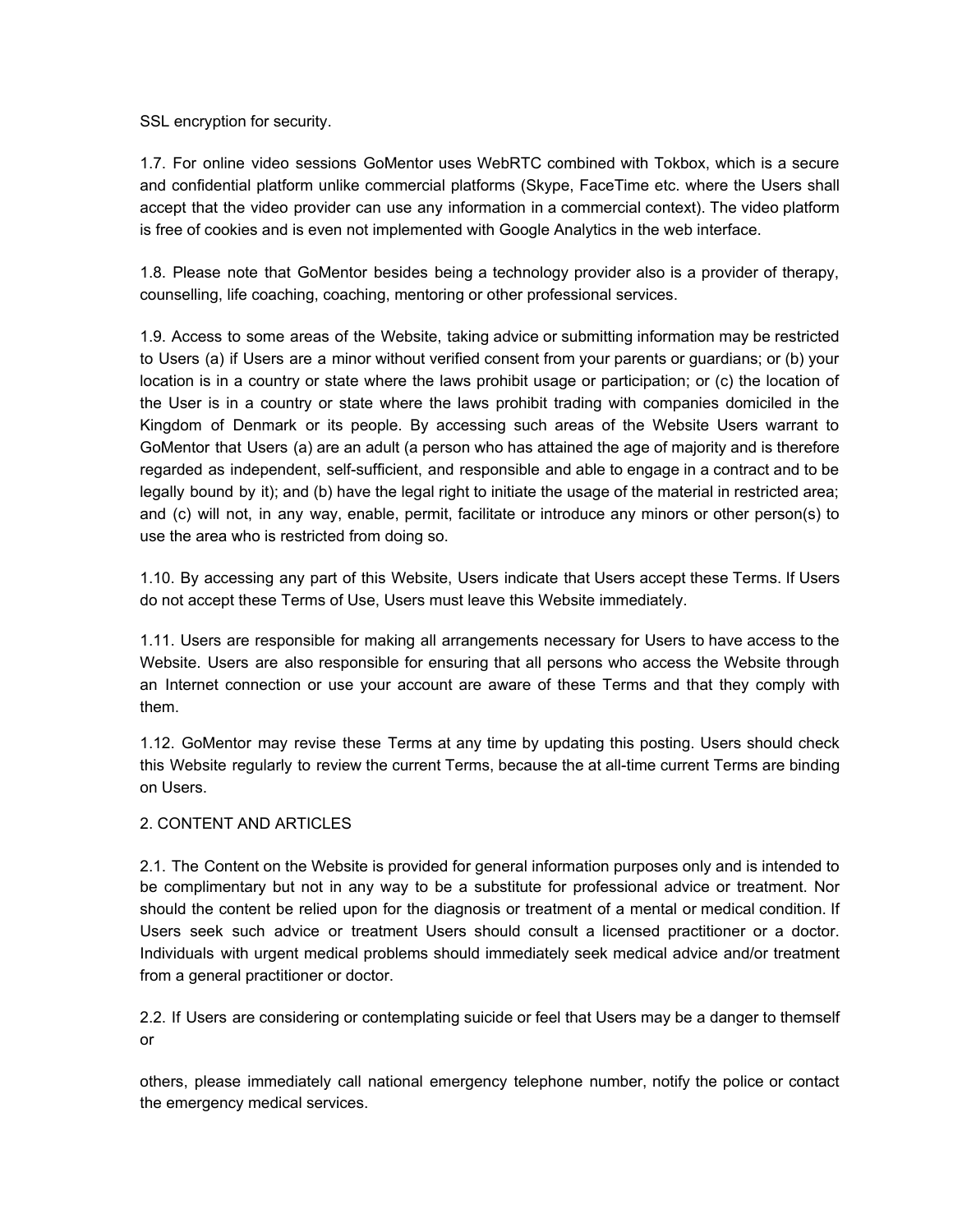2.3. Opinions expressed on the Website are solely the opinions of the Mentors or other authors of such material posted or appearing on the Website. GoMentor does not endorse any information, material, or opinion that may be posted on the Website.

2.4. Reliance on any information on the Website is solely at your own risk and GoMentor does not assume any liability or responsibility for damages or injury to persons or property arising from the use of any information or material of any nature provided on the Website.

## 3. THERAPISTS AND INTERACTIVE AREAS

3.1. GoMentor provides a secure interface for Users to access to online video sessions, GoMentor 24/7 and other related services.

3.2 In cases where there is doubt about the Mentors licensure or certification and liability insurance required to conduct their private practice within the area of expertise of the Mentor, GoMentor will require the specific Mentor to provide proof.

3.3. Mentors are not employees of GoMentor.

3.4. The User acknowledge that although the Website facilitates the introduction to online Mentors, GoMentor cannot guarantee to predict or assess a Mentor's competence and appropriateness for the need of the User. The User take full responsibility for the decision to access and interact with a Mentor through the Website and that GoMentor is solely providing an interface to access the Mentors and their services for your consideration.

3.5. Please note that online therapy, counselling, coaching, mentoring and life coaching services are intended to be complimentary to medical evaluation, treatment or normal consultation rather than a substitute. Not all problems or conditions are suited for online therapy and coaching. Your Mentor may therefor refer User to other practitioners or facilities if it becomes apparent that more intensive or in-person treatment may be appropriate according to the Mentor.

3.6 Once User have selected the preferred online Mentor from the listings and gallery User will be given the opportunity to submit the booking request for a consultation, Webinar or other session or service by selecting to proceed. Please note it is important that User check the information that the User have entered and correct any errors before User proceed because after User accept the information by proceeding the provided information cannot be corrected.

3.6. If at any time prior to User selecting to proceed, User decide that User do not want to proceed with an order, User shall simply close the application window.

3.7. On receipt of an User booking request, GoMentor will begin processing the request for a consultation, webinar, session, shop product or other service with the selected Mentor and will send User a notification by email that the booking or order has been received and User will get a confirmation when the payment has been authorized through GoMentor's payment partner ePay.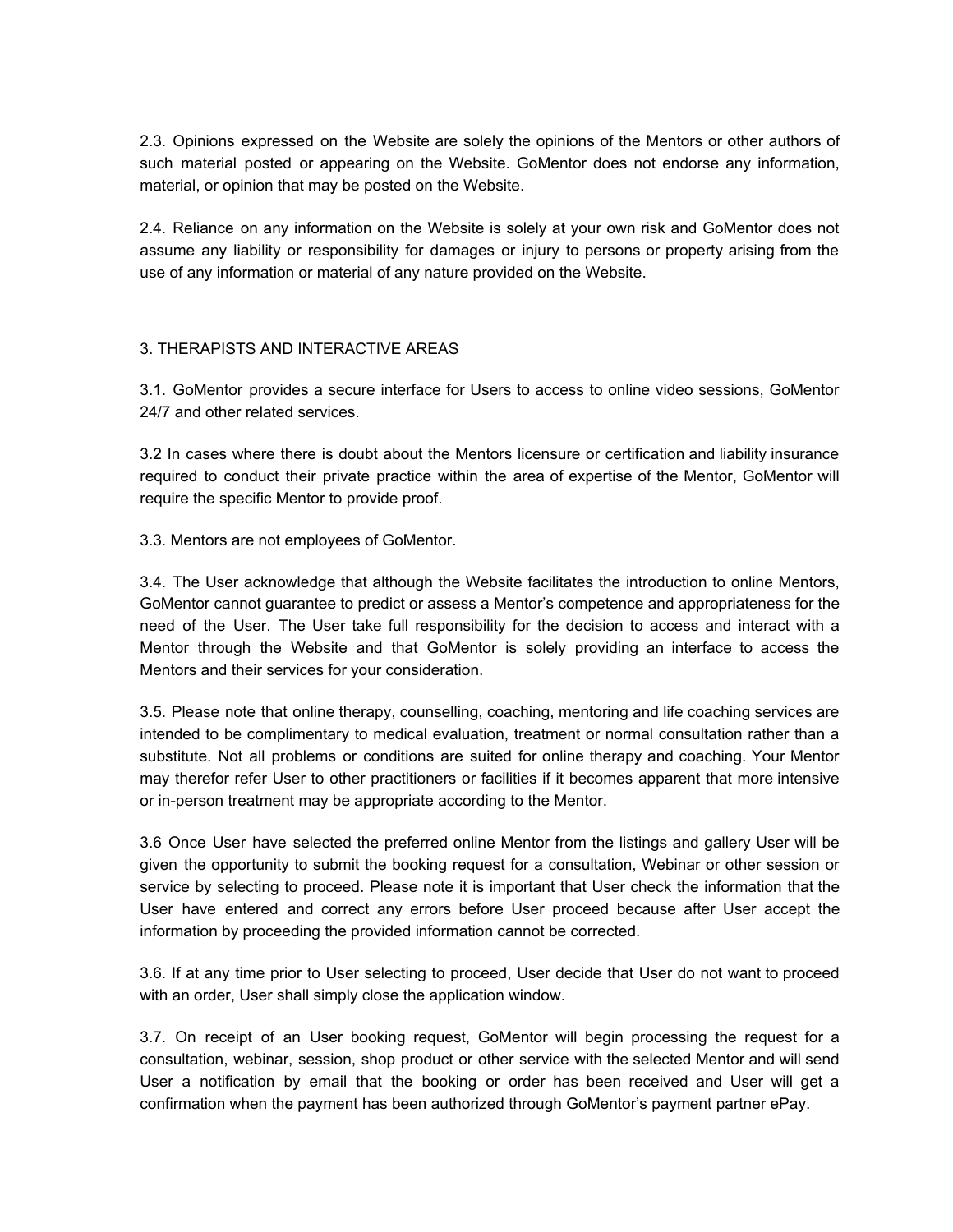3.7.1 If the payment is made with partial payments by ViaBill (Denmark only), then the approval of payment can take longer time due to credit check. More information can be found here.

3.8. Where any payment User have made is not authorized User will be returned to the previous page on the Website and GoMentor or Mentor shall not be obligated to provide the services.

3.9. Please note that once User have made the request and the booking or order has been confirmed, should User cancel the booking GoMentor may still charge User a cancelation fee depending on the circumstances of the cancelation, hereunder the timing of the cancelation and the value or nature of the session(s) involved.

3.10. GoMentor are committed to provide the User with a secure interface for confidential communication with Mentors. However, a Mentor may be permitted or required to breach the confidentiality if the User is in such mental or emotional condition that he or she is a danger to him or herself or others. The Mentor may for instance also be under a duty to report suspected child abuse or neglect, elder abuse or dependent adult abuse. The User should consult the Mentor as to the specific limitations the Mentor is subject to in respect of the confidentiality.

## 4. FEEDBACK FORUM RATING SYSTEM

4.1. GoMentor provides a feedback rating and testimonial system, which is a forum for the User to express their opinion about Mentors. User is asked to use caution, tact and good judgement when leaving feedback to regarding Mentor to ensure precision and avoid abuse of the rating system.

4.2. User undertake not to do anything that may devalue the referral or feedback system for User used to secure feedback, hereunder imparting negative comments for a Mentor failure to do something that is beyond the scope stipulated in the selected listing.

4.3. Other Users may be able to read what User have written and User may be held legally responsible for libelous remarks and damaging someone's reputation.

4.4. GoMentor does neither investigate the accuracy of the feedbacks nor do GoMentor censor the remarks, but GoMentor has the right to delete feedbacks, e.g. in the situations where the feedback (a) includes personal recognizable information; (b) is made by a Mentor for him or herself; (c) is made by a fictitious User, or include content that is prohibited by clause

## 5. COMPLAINTS

5.1. Customer Care is extremely important to GoMentor and therefore, in the event that Users are dissatisfied with a session facilitated through this Website, Users are able to lodge a formal complaint, Please note that any complaint shall be filed in writing by using the "Contact" page on the Website, giving full details required by GoMentor to substantiate the claim, including the date, payment method and Mentor information. If you're an EU resident you can also complain online via EU's ODR.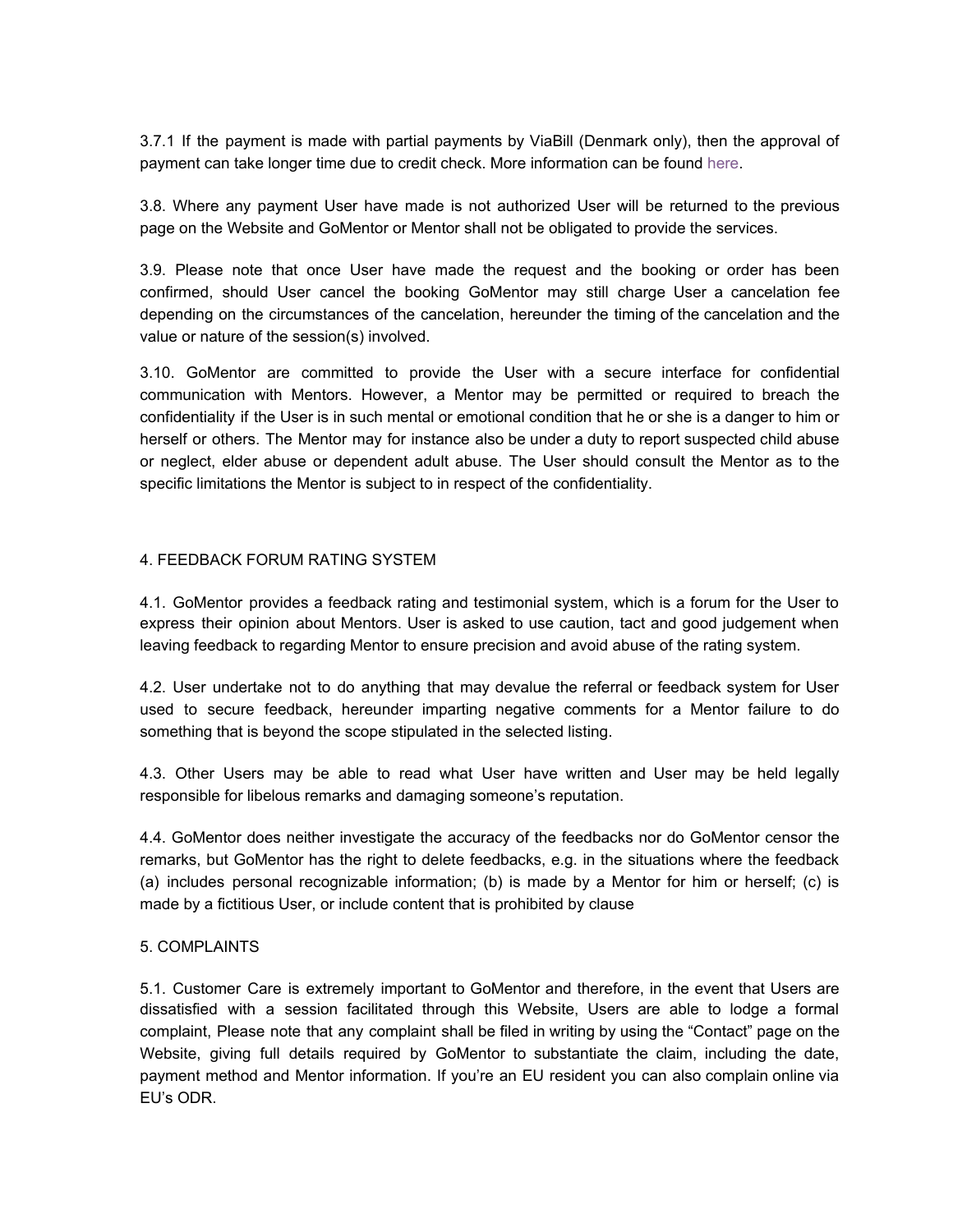5.2. ANY COMPLAINTS SHALL BE FILED WITHIN 24 HOURS OF THE DISSATISFIED SESSION OCCURRED IN ORDER TO BE A VALID COMPLAINT IN ORDER TO GIVE GOMENTOR AND THE MENTOR THE OPPORTUNITY TO RESPOND TO THE COMPLAINT. IF A COMPLAINT IS FILED LATER THAN 24 HOURS OF THE DISSATISFIED SESSION OCCURRED THE COMPLAINT IS DEEMED AS FILED TOO LATE AND THEREBY NEITHER GOMENTOR NOR THE MENTOR IS NOT OBLIGATED TO RESPOND TO THE TOO LATE FILED COMPLAINT.

5.3. GoMentor will immediately investigate any timely correct filed complaints, and without undue delay notify the User of the outcome of the investigation by the preferred method of communication expressed.

5.4. GoMentor may in it's sole discretion chose to remove a Mentor subject to a complaint, following the completion of an investigation.

#### 6. PRICE AND PAYMENT

6.1. Prices will be as quoted on this Website. The quoted prices are including VAT (or similar taxes), where applicable depending on the location of the User and the location of the Mentor.

6.2. Users are responsible for payment in full for any session or other services rendered using the Website. If the User seek the ordered service to be paid by the insurance company, health plan or the-like of the User, the User shall solely be responsible for this. The User is in any circumstances responsible for payment in full for any GoMentor 24/7, video sessions, face2face and other related services rendered using the Website.

6.3. This Website contains a large number of services and it is always possible that some of the services may be incorrectly priced. If the correct price for an order is higher than the price stated on the Website GoMentor normally contact Users before the consultation in question takes place. GoMentor is under no obligation to ensure that the consultation is provided to Users at the incorrect lower price or to compensate Users in respect of incorrect pricing.

6.4. Payment shall be by credit or debit card or other payment methods made available by GoMentor on the Website or at physical attendance if this is agreed with Mentor.

6.5. Discount may apply if the User use a promotional code recognized by the Website and accepted by

GoMentor, or in cases where GoMentor offers a discount for online booking and payment, or in cases where a Mentor offers a special discount for online video sessions for one specific User.

6.6. Please note that from time to time there may be delays with processing payments and transactions, on occasion this can take up to sixty (60) days to be withdrawn from your bank account or credit card.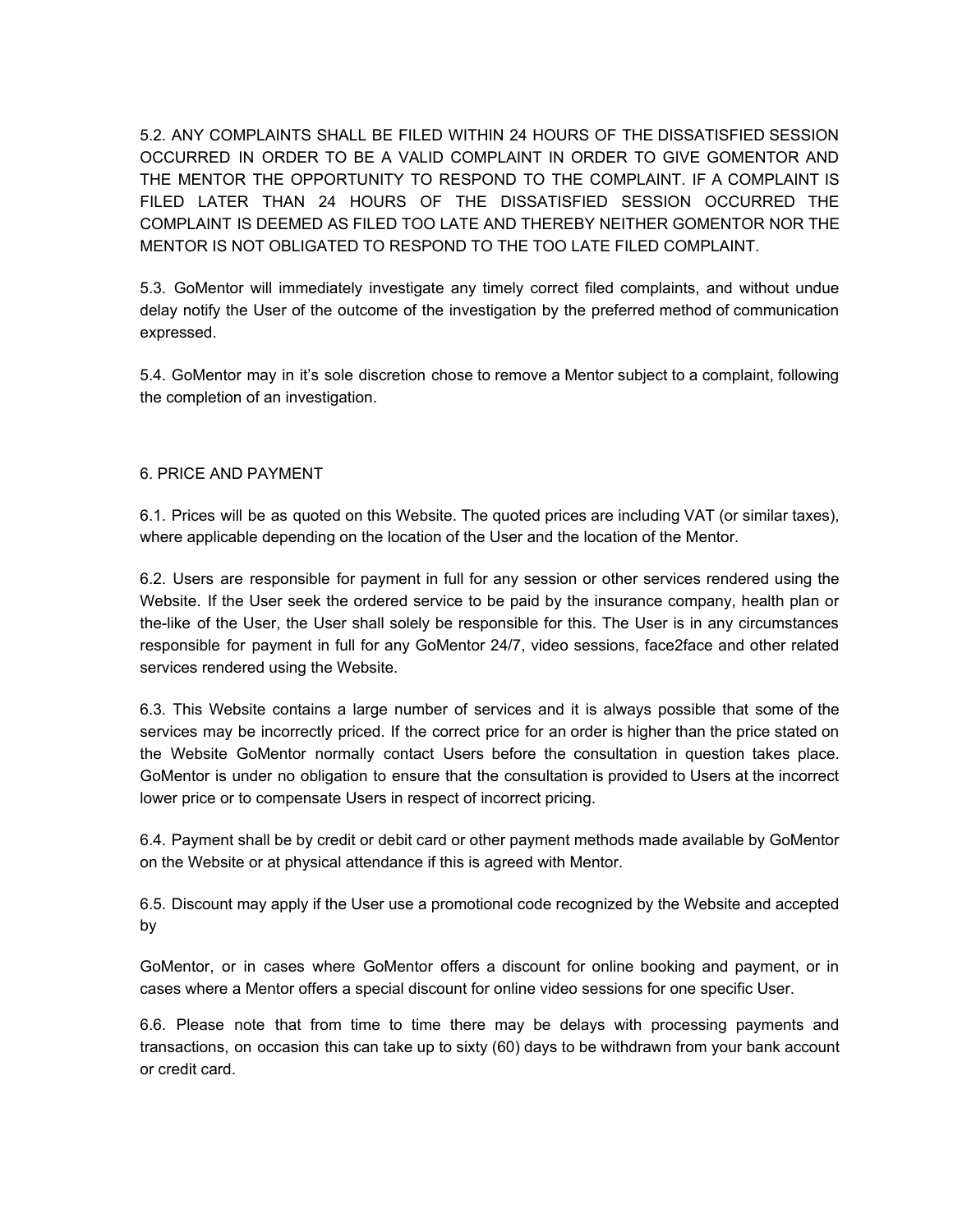# 7. GOMENTOR 24/7

7.1 GoMentor 24/7 is a subscription service that GoMentor offer, where the User can write unlimited with its personal Mentor for a specified number of days. In some subscription types live video or chat sessions will be included. The GoMentor 24/7 subscription is invoiced on a monthly basis and will automatically be renewed upon expiry unless terminated.

7.2 The User commits to the chosen period (monthly basis - defined as 4 weeks).

7.3 The subscription service is pre-paid by credit card or similar online payment method available on GoMentor and the subscription date starts from the date and time the User is matched with a mentor and pay the subscription.

7.4 The User will receive a payment confirmation e-mail after purchase and renewal.

7.5 The User will once a month receive a monthly invoice available in the GoMentor User dashboard.

## 7.6 Cancellation

A) The User has the right to cancel the subscription provided written notice is received by GoMentor within 14-days after the start of the subscription.

B) When using the subscription (first message sent to Mentor), the User accept and acknowledge that the right to cancel the subscription as afforded above in 7.6 A) will lapse.

7.7 GoMentor provides a 7-day quality guarantee on all GoMentor 24/7 subscriptions. If you are not satisfied with the services provided in your GoMentor 24/7 subscription, you are entitled to a refund on your subscription payment. In order for you to claim your 7-day guarantee, written notice must be provided to GoMentor within the first 7 days of your subscription period.

7.8 The automatic renewal of the subscription service can be put on hold. If the subscription is reactivated, the automatic renewal will also be reactivated.

7.9 The Mentor is obligated to answer every message from the User as fast as possible and no later than 24 hours after the User has sent the message. However, this is within the scope of the selected subscription model and the defined number of weekly responses. Please note that the GoMentor 24/7 conversion is not in real-time and does not require scheduling unless User explicit has purchased a subscription including live sessions. Both parties can communicate to each other when they have time but in all circumstances the Mentor shall respond no later than 24 hours after the User has sent a message to the Mentor

A) In cases where the Mentor answers later than 24 hours from the User has sent a message to the Mentor, the User has no right to compensation. The User can however request to switch Mentor. Such a request will be handled by GoMentor in normal business hours on working days according to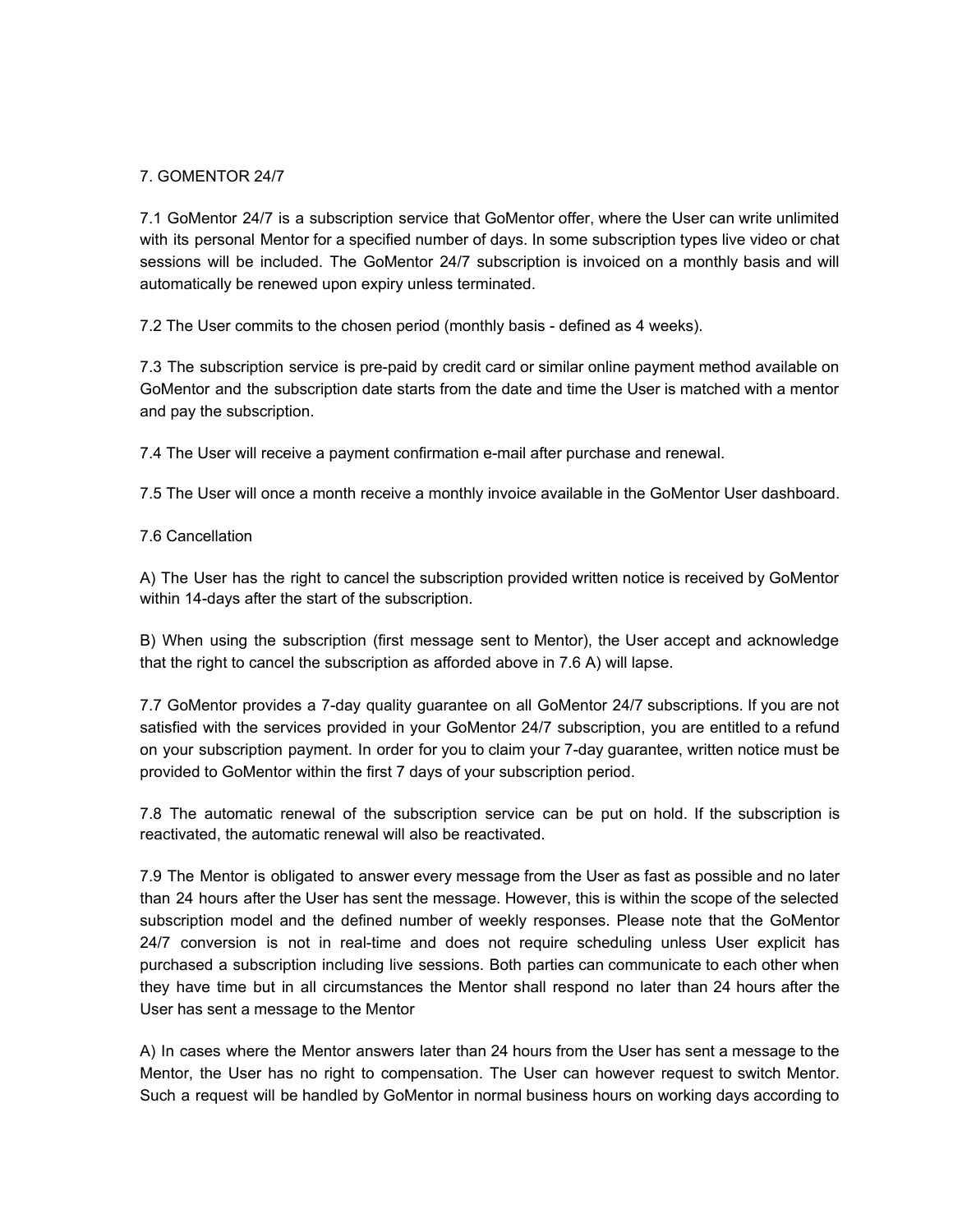#### Danish standards.

B) The Mentor is obligated to inform GoMentor about vacation plans, sickness or other circumstances that result in the Mentor not being available. In such cases the non-available period will automatically be added to the subscription period.

7.9.B.1 If the Mentor is sick or otherwise not available in more than 3 days, the User have the right to request switch of Mentor with one day's notice by sending an email to support@gomentor.com.

7.9.B.2 In special circumstances where GoMentor solely has decided to offer a refund, the refund will be transferred to the bank account connected to the credit card used for the subscription. If it's not possible to refund to the bank account connected to the credit card used, the refund will be available on the User's GoMentor account where it's possible to request a wire transfer (please be aware that the receiving bank may charge the User for receiving a refund from a foreign bank and such a charge is not to be paid by GoMentor). If you have any questions regarding this please feel free to contact GoMentor Customer Service.

7.10 Live chat or video sessions included in Live or Live+ subscriptions should be scheduled with Mentor and can be held on weekdays within normal office hours unless otherwise agreed. Live sessions (video or live chat) must always be held within the period they are purchased (4 weeks subscription period) and can not be transferred from the period they are purchase to another. Live sessions not held within the purchased period will be lost and not refunded.

7.11 The User can at all times request to switch Mentor by contacting GoMentor Support at support@gomentor.com.

7.12 In cases where it's not possible to withdraw payment from the credit card used by the User (for instance if the credit card is rejected by the bank, the credit card has expired or the credit card has been blocked), the User will receive a notification about the non-payment. The User is still legally obligated to pay for the service on time with another credit card or any other payment option provided by GoMentor at the Website.

## 8. LICENCES AND COPYRIGHT

8.1. The User is permitted to print and download extracts from this Website for your own use on the following basis: a) No documents or related graphics on this Website are modified; b) No graphics on this Website are used separately from accompanying text; and c) Our copyright and trademark notices and this permission notice appear in all copies.

8.2. Unless otherwise stated, the copyright and other intellectual property rights in all material on this Website (including without limitation photographs and graphical images) are owned by GoMentor, the Mentors or GoMentor's licensors. For the purposes of these Terms, any use of extracts from this Website other than in accordance with paragraph 8.1 is not allowed. If a User breach with any of the terms in this legal notice, the permission to use the Website automatically terminates without further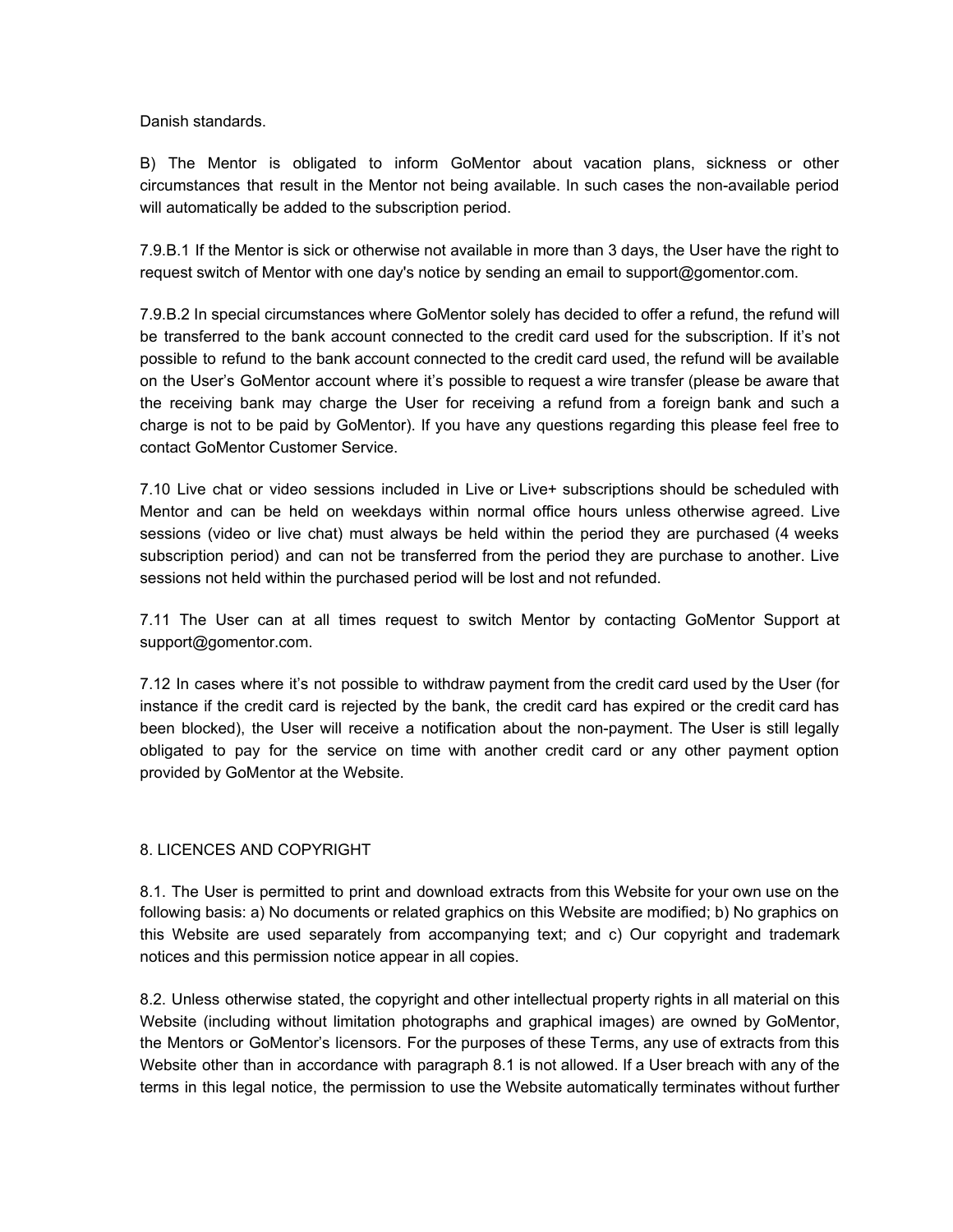notice and Users must immediately destroy any downloaded or printed extracts from this Website.

8.3. Except as stated in paragraph 8.1, no part of this Website may be reproduced or stored in any other website or included in any public or private electronic retrieval system or service without our prior written permission.

8.4. Any rights in other intellectual property rights not expressly stated in these terms are reserved.

#### 9. SERVICE ACCESS

9.1. While GoMentor tries to ensure this Website is normally available twenty-four (24) hours a day, GoMentor will not be liable if this Website is unavailable at any time or for any period.

9.2. Access to this Website may be suspended temporarily and without notice.

9.3. Should Users and Mentor be unable to conduct a booked online video session, written conversion or other related services online due to the Website being unavailable, GoMentor will endeavor to rescheduling of the online video session, written conversion or other related services online with the same Mentor. Should rescheduling not be possible the Users will receive a refund in full for any sessions interrupted by unavailability of the Website.

#### 10. LINKS TO AND FROM OTHER WEBSITES.

10.1. Links to third party websites on this Website are provided solely for the convenience of the User. If User use these links, User leave this Website. GoMentor has not reviewed all of these third party websites and do not control (and are not responsible for these websites or their content or availability). GoMentor does not endorse or make any representation about third party website, the material or the results from using them. If User decides to access any of the third party websites linked to the Website, Users do so entirely at the sole risk of the User.

10.2. User may link to this Website homepage, provided that User do so in a good faith manner and legal lawful manner, which does not damage or harm the reputation of GoMentor or in any way take advantage of it unless it has been agreed upon in writing by GoMentor. User shall not establish a link from a website that is not owned by User or in a way that suggests a form of association with or endorsement by GoMentor where none exists. The Website from which User link must comply with the content standards set out in these Terms. GoMentor has the right to withdraw the linking permission at any time.

## 11. DISCLAIMER

11.1. While GoMentor tries to ensure that information on this Website is correct, we do not promise it is accurate or complete. GoMentor may make changes to the material on this Website, or to the services and prices described on it, at any time without any notice. The material on the Website may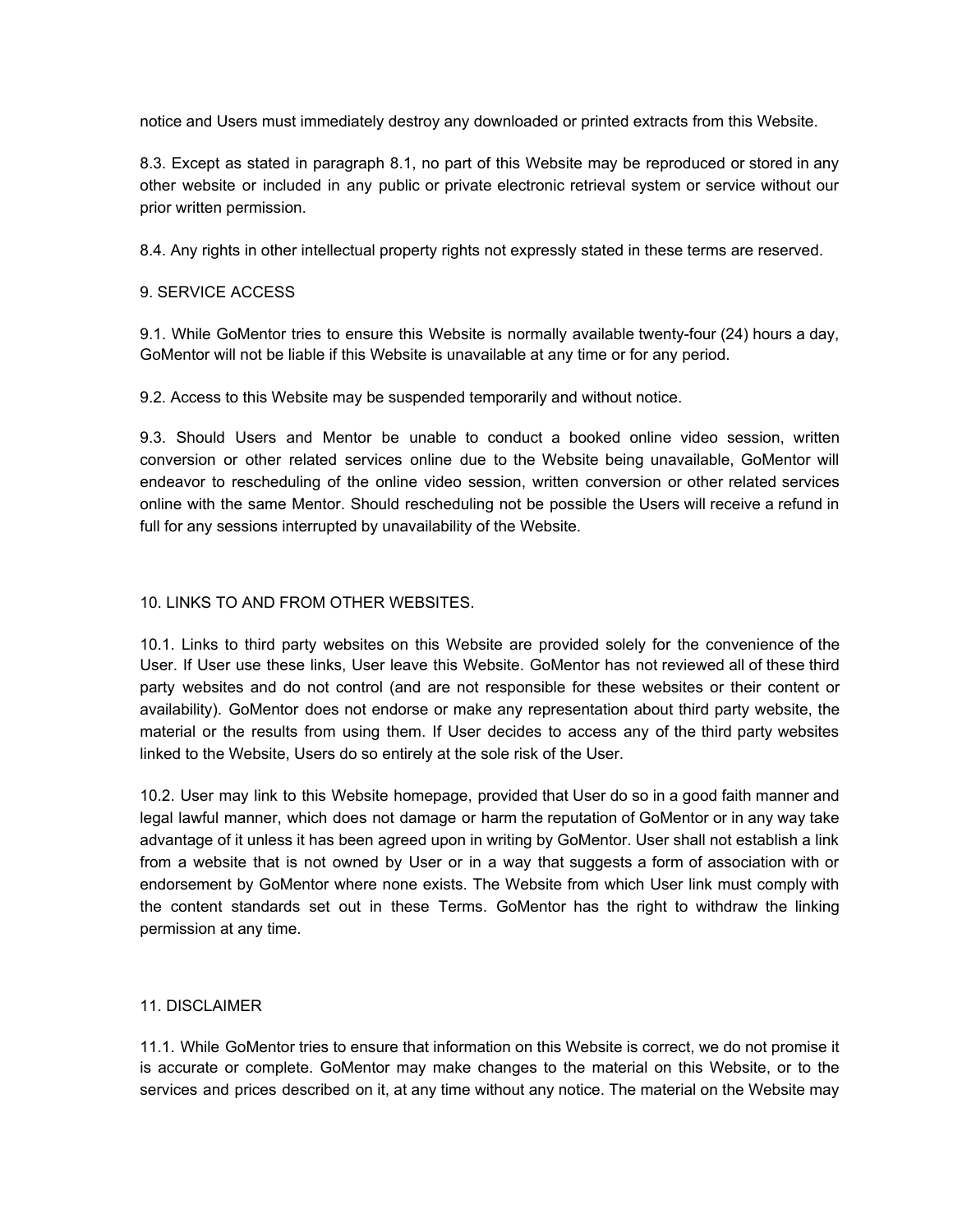be out of date, and GoMentor make no commitment to update that material. In particular, GoMentor do not promise that the information provided by the Mentors and displayed on this Website such as the subjects, pricing, calendars, and timetables for sessions is correct or up to date.

11.2. The material on this Website is provided without any conditions, warranties or any other terms. GoMentor provide User with the Website on the basis that, to the maximum extent permitted by law, we exclude all representations, warranties, conditions and other terms (including any conditions implied by law which but for these Terms might apply in relation to the Website).

11.3. User is responsible for the security of passwords that User use to register with the Website. GoMentor strongly recommends not using the Website on public computers. Unless GoMentor negligently discloses your password to a third party, GoMentor will not be liable for any unauthorized transaction entered into using name and password belonging to the User.

11.4 Unfortunately, the transmission of information via the Internet is not completely secure. Although we will take reasonable steps to protect the information on the Website, we cannot guarantee the security of data transmitted to the Website; any transmission of data to the Website is at sole risk of the User.

#### 12. LIABILITY

12.1. EXCEPT AS SET OUT IN THIS AGREEMENT, ALL WARRANTIES, TERMS AND CONDITIONS WHETHER IMPLIED BY STATUTE, COMMON LAW OR OTHERWISE, ARE EXCLUDED TO THE FULLEST EXTENT PERMITTED BY LAW, INCLUDING ANY WARRANTIES, DESCRIPTION, MERCHANTABILITY, SATISFACTORY QUALITY AND FITNESS FOR A PARTICULAR PURPOSE.

12.2 THE PRODUCTS WILL BE PREPARED AND THE SERVICES PERFOMRED USING THE EXPERTISE OF GOMENTOR'S SUBCONTRACTORS (MENTORS). WHILE REASONABLE AND CUSTOMARY CARE IS TAKEN IN CARRYING OUT THE SERVICES, GOMENTOR MAKES NO WARRANTY OR REPRESENTATION AS TO THE ACCURACY, COMPLETENESS OR CORRECTNESS OF ANY PRODUCT OR SERVICE PERFORMED USING THE EXPERTISE OF GOMENTOR'S SUBCONTRACTORS (MENTORS).

12.3 USER UNDERSTANDS THAT GOMENTOR DOES NOT PROVIDE ADVICE, WHETHER OF A LEGAL, FINANCIAL, MEDICAL OR OTHER PROFESSIONAL NATURE. THE INFORMATION MATERIALS AND OPINIONS (IF ANY) CONTAINED IN THE PRODUCTS OR SERVICES ARE THE PROFESSIONAL ADVICE FROM THE SUBCONTRACTOR. GOMENTOR SHALL NOT BE LIABLE FOR ANY LOSS THAT MAY ARISE FROM ANY RELIANCE BY USER, OR ANY THIRD PARTIES, ON THE PRODUCTS OR SERVICES DELIVERED OR PERFORMED BY GOMENTOR'S SUBCONTRACTORS (MENTORS).

12.4 USER ACKNOLOWEDGES THAT THE SERVICES MAY BE BASED AND RELY ON (I) INFORMATION PROVIDED BY MENTOR, OR A THIRD PARTY ON BEHALF OF MENTOR,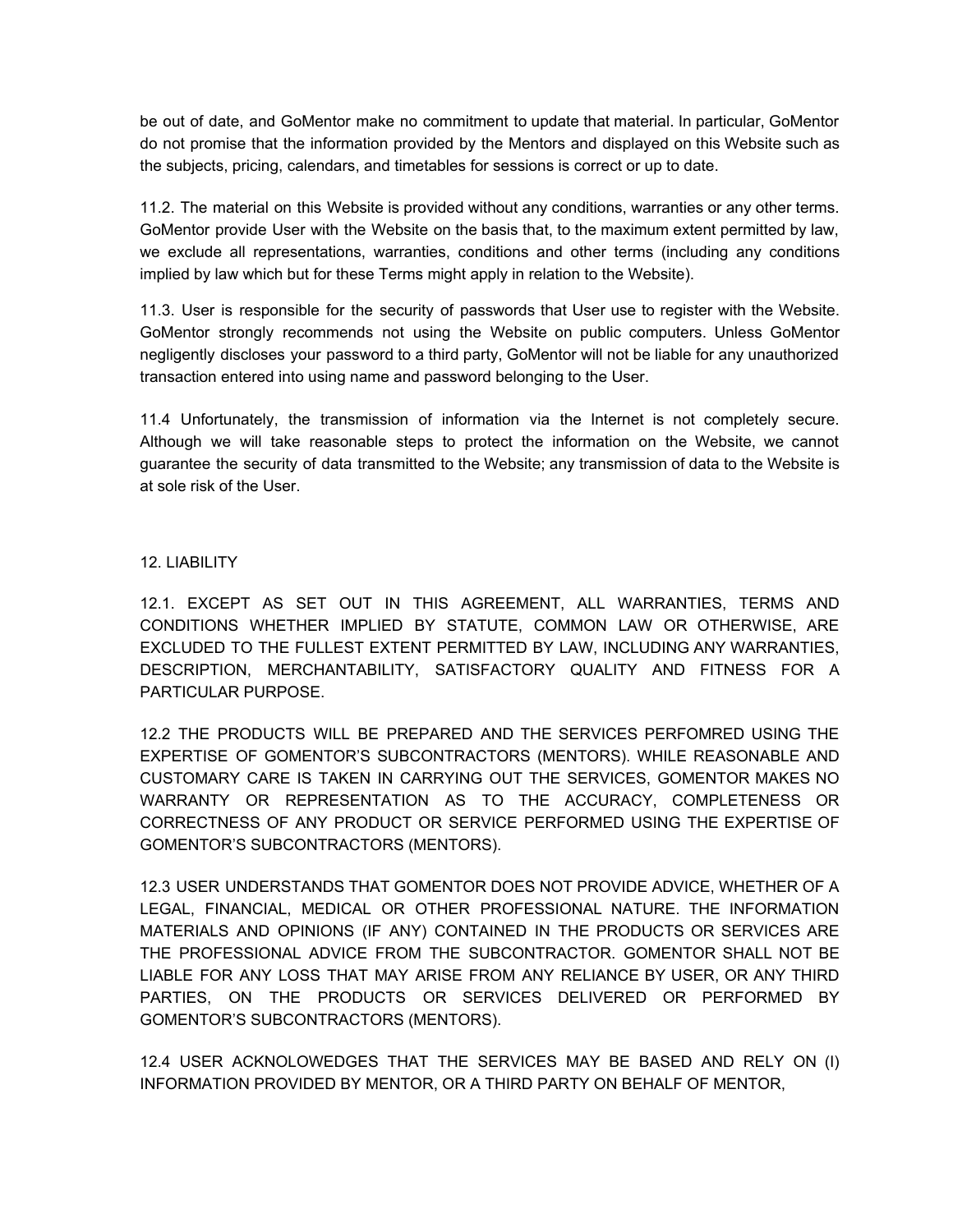(II) RESOURCES PROVIDED BY MENTOR, OR (III) OTHER FACTORS NOT WITHIN THE CONTROL OF GOMENTOR. IN SUCH CASES, GOMENTOR SHALL NOT BE RESPONSIBLE FOR ANY BREACH OR NON-PERFORMANCE THAT OCCURS DUE TO GOMENTOR'S SUBCONTRACTORS (MENTORS) BEHAVIOUR OR OTHER FACTORS OUTSIDE OF GOMENTOR'S CONTROL.

12.5 GOMENTOR WILL NOT BE LIABLE IN CONTRACT, TORT (INCLUDING NEGLIGENCE) OR OTHERWISE FOR:

A) LOSS OF PROFITS, BUSINESS, OPPORTUNITY, REPUTATION OR ANTICIPATED SAVINGS (EXCEPT IN RELATION TO MENTOR'S OBLIGATION TO PAY THE FEES);

B) CORRUPTION, ALTERATION, DAMAGE, LOSS OR MISTRANSMISSION (AS APPLICABLE) OF CLIENT'S OR ANY THIRD PARTY'S DATA, SOFTWARE, HARDWARE OR SYSTEMS; C) LOSS OR DAMAGE RESULTING FROM THE INADEQUACY OF SECURITY OF DATA DURING TRANSMISSION VIA PUBLIC ELECTRONIC COMMUNICATIONS NETWORKS OR FACILITIES, IN EACH CASE WHETHER DIRECT OR INDIRECT, OR

D) ANY OTHER INDIRECT OR CONSEQUENTIAL LOSS OR DAMAGE HOWEVER SUCH INDIRECT OR CONSEQUENTIAL LOSS OR DAMAGE MAY ARISE EVEN IF SUCH PARTY OR ANY OF ITS AFFILIATES HAVE BEEN ADVISED OF THE POSSIBILITY OF SUCH LOSSES.

12.6 IN NO EVENT SHALL THE AGGREGATE LIABILITY OF EITHER PARTY AND ITS AFFILIATES ARISING OUT OF OR IN CONNECTION WITH ANY AGREEMENT EXCEED THE FEES PAID OR PAYABLE BY USER TO GOMENTOR UNDER THIS AGREEMENT DURING SUCH 12-MONTH PERIOD.

12.7 Clauses 12.3, 12.4, 12.5 and 12.6 shall not apply in relation to: (i) each Party's obligation to indemnify the other Party under this Agreement; and (ii) any liability arising out of or in connection with Client's infringement of any Intellectual Property Rights in the Services or in the Products, or Client's unauthorized use of the Products.

12.8 Nothing in this Agreement excludes or limits either Party's liability for death, personal injury resulting from its negligence, fraud or any other liability to the extent that such liability cannot be excluded or limited by applicable law.

12.9 With the exception of any liability referred to in the paragraphs above, GoMentor and the Mentor's total liability to Users in relation to your use of the Website and the service of the Mentors including (but not limited) to liability for breach of these Terms and tort (including but not limited to negligence) is limited to an amount equivalent to the total fees paid by the User for GoMentor 24/7 subscriptions, online video sessions or physical sessions by GoMentor in the past 12 months.

12.10 If your use of material on the Website results in the need for servicing, repair or correction of equipment, software or data, User assume all associated costs.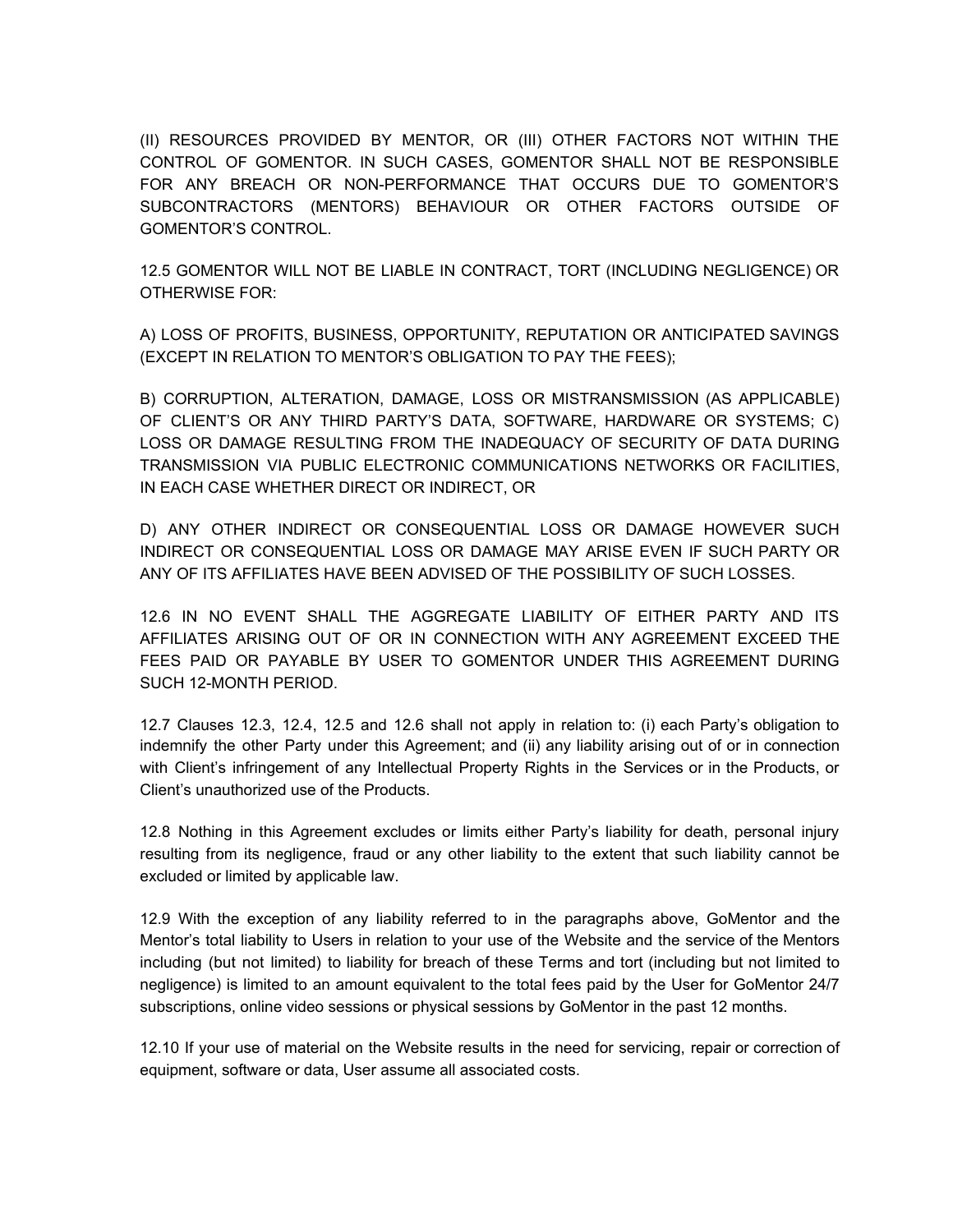#### 13. TERMINATION

13.1. GoMentor may at sole discretion of GoMentor terminate or suspend or suspend the User's right to use the Website and the use of the services immediately by notifying the User in writing (including by email) if the User is in material breach of these Terms: As an example which shall not be deemed as exhausting – if GoMentor has sufficient concerns that User is in breach of paragraph 10.2 (Links to and from other websites).

13.2. Upon termination or suspension User shall immediately destroy any downloaded or printed extracts from the Website.

#### 14. ADDITIONAL TERMS

14.1. GoMentor is committed to protecting your privacy and security. All personal data that we collect from User will be processed in accordance with our Privacy Policy. Users should review our Privacy Policy and Data Processing Agreement, which is incorporated into these Terms by this reference and is available here (Privacy Policy) and here (Data Processing Agreement).

14.2. User undertake not use the Website for any purpose which would violate any laws, impersonate another person, or engage in any other conduct which, in the opinion of GoMentor, inhibits or restrict others from using and enjoying the services available on the Website.

14.3. Any failure or delay by User or GoMentor in enforcing (in whole or in part) any provision of these Terms will not be interpreted as a waiver of the rights or remedies set out above.

14.4. User may not transfer any of the rights or obligations under these Terms without prior written consent of GoMentor. GoMentor is entitled to assign its rights and obligations to a third party if this third party joins the obligations under these Terms.

14.5. Headings in these Terms are included for convenience only and shall not affect their interpretation.

14.6 This agreement constitutes the entire agreement and understanding between the parties with respect to the matters dealt with therein and supersedes, cancels and terminates all prior agreements between the parties relating to such matters, even if the conditions of such prior agreements or provisions are expressed as if they would continue to be in force after the expiry of the agreement.

14.7 If any term in this agreement (full or partial) is considered illegal, invalid or unenforceable by a territorial and professionally competent court, then the remaining terms of the agreement still have full legal force and effect.